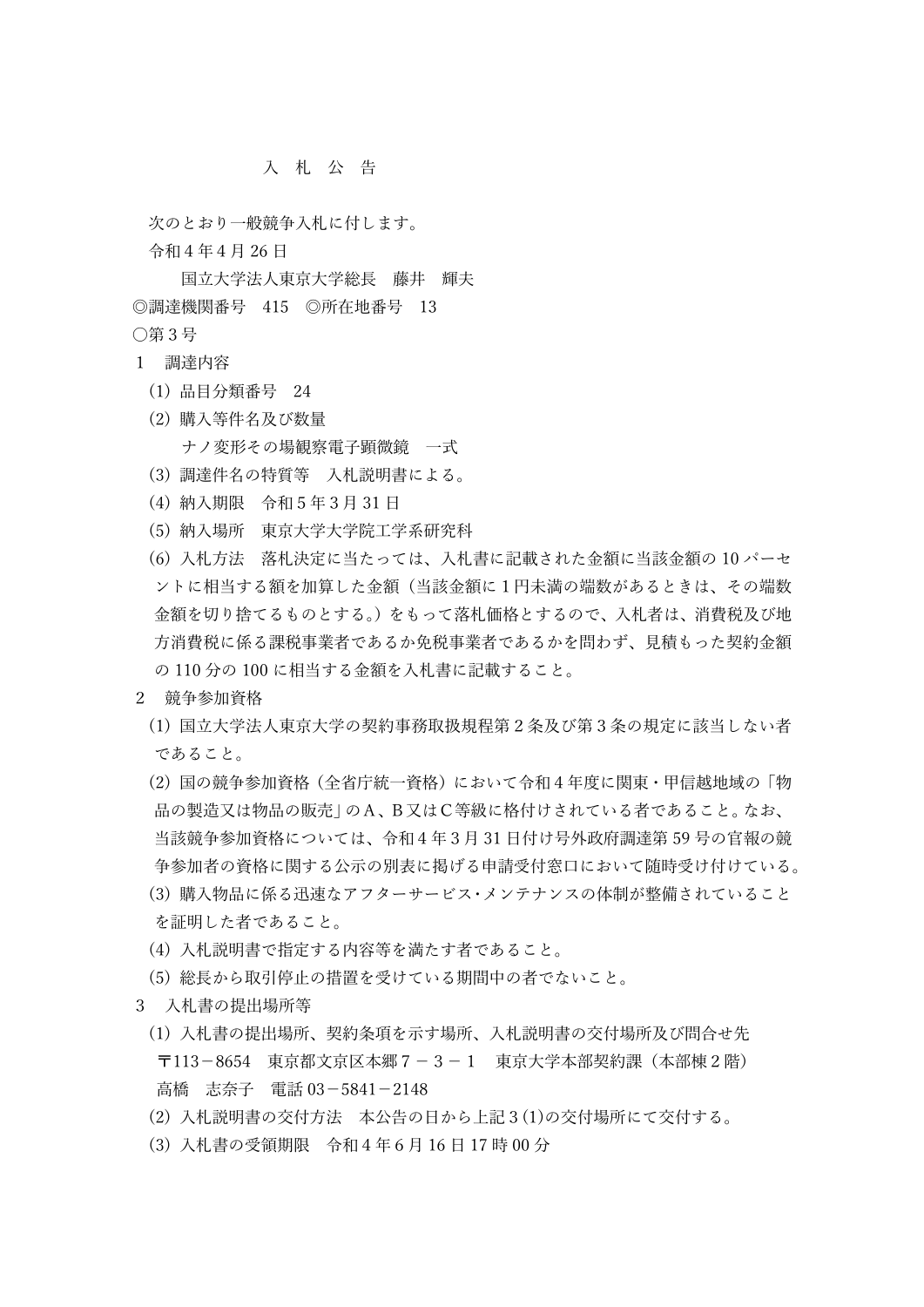(4) 開札の日時及び場所 令和4年7月7日 14 時 00 分 東京大学本部棟3階入札室 4 その他

- (1) 契約手続において使用する言語及び通貨 日本語及び日本国通貨。
- (2) 入札保証金及び契約保証金 免除。
- (3) 入札者に要求される事項 この一般競争に参加を希望する者は、封印した入札書に本 公告に示した物品を納入できることを証明する書類を添付して入札書の受領期限までに 提出しなければならない。入札者は、開札日の前日までの間において、総長から当該書 類に関し説明を求められた場合は、それに応じなければならない。
- (4) 入札の無効 本公告に示した競争参加資格のない者の提出した入札書、入札者に求め られる義務を履行しなかった者の提出した入札書、その他入札説明書による。
- (5) 契約書作成の要否 要。
- (6) 落札者の決定方法 本公告に示した物品を納入できると総長が判断した入札者であ って、国立大学法人東京大学の契約事務取扱規程第 11 条の規定に基づいて作成された 予定価格の制限の範囲内で最低価格をもって有効な入札を行った入札者を落札者とする。
- (7) 手続における交渉の有無 無。
- (8) その他 詳細は、入札説明書による。なお、入札説明書等で当該調達に関する環境上 の条件を定めた調達であると示されている場合は、十分理解した上で応札すること。
- 5 Summary
	- (1) Official in charge of disbursement of the procuring entity: FUJII Teruo, President of the University of Tokyo
	- (2) Classification of the products to be procured : 24
	- (3) Nature and quantity of the products to be purchased : In-situ electron microscope for observation of nano-scale deformation 1 Set
	- (4) Delivery period : By 31 March, 2023
	- (5) Delivery place : Graduate School of Engineering, The University of Tokyo
	- (6) Qualifications for participating in the tendering procedures : Suppliers eligible for participating in the proposed tender are those who shall :
		- A not come under Article 2 and 3 of the Regulation concerning the Contract for The University of Tokyo,
		- B have the Grade A, Grade B or Grade C qualification during fiscal 2022 in the Kanto · Koshinetsu area in manufacture of product or sales of product for participating in tenders by Single qualification for every ministry and agency,
		- C prove to have prepared a system to provide rapid after-sale service and maintenance for the procured products,
		- D meet content specified in the tender documentation,
		- E not be currently under a suspension of business order as instructed by President of